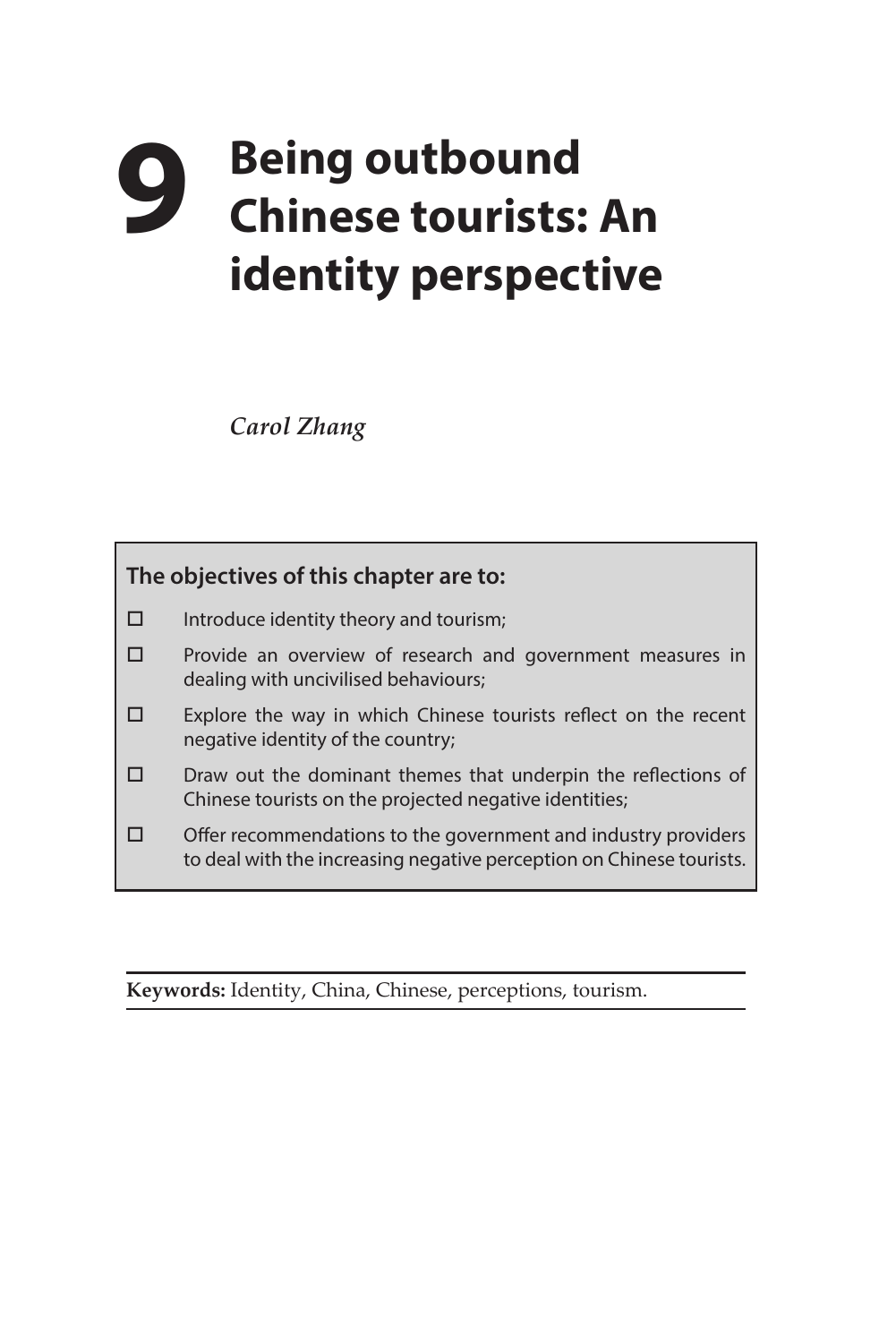## **Introduction**

The term 'Chinese outbound tourist' was almost non-existent until the initiation of the Open Door Policy in 1978. At present, Chinese tourists are among the fastest-growing segments of global tourism. With the increasing disposable income, the beneficial exchange rate of Chinese *yuan*, growing direct flights and ease of visa applications, the number of Mainland Chinese outbound tourists increased from 3.74 million in 1993 to 130.51 million in 2017. In addition, Chinese tourists spent 115.29 billion US dollars in 2017, which ranked Chinese tourists as the first and most profitable outbound tourists in the market (CTA & Ctrip, 2018; UNWTO, 2003). As a fast-growing market, Chinese tourists are different from other tourists due to their unique culture. Chinese tourist behaviour has become the most popular topics among all China-related tourism research (Bao et al., 2018). To understand Chinese tourist behaviour, existing studies have focused on demystifying culturally-embedded travel motivation and behaviours to examine the way in which tourism providers can understand and engage in the growing market (e.g. Hsu & Hsu, 2016; Pearce et al., 2013). With academic research primarily addressing the economic benefits of this group of tourists, the social impacts of such growth have received relatively less attention.

When searching for the words 'Chinese tourist' in the Internet, although a few articles continue to address the beneficial elements of this profitable market, the majority of news articles describe this group of tourists as 'uncivilised', 'stupid' and even 'the world's worst tourists' (e.g. Ejinsight, 2018; Pile, 2017). Such uncivilised or negative behaviours have been represented as salient characteristics to define Chinese tourists and even China as a country. Given the intensified projected identity of Chinese tourists, such a topic has received relatively less attention, especially in the English literature. Only a few studies concerning the perceptions of host countries on Chinese tourists have implicitly touched the topic (e.g. Chen et al., 2018). On the contrary, academic studies in the Chinese language have increasingly focused on improving the projected perceptions (e.g. Chen, 2016; Guo & Zhang, 2008). With the fastgrowing number of Chinese tourists, understanding how individuals reflect on these imposed identities is urgent. This chapter introduces a national-based social identity to understand the reflective process. Social identity is particularly useful for understanding intergroup interaction in defining the self (Tajefl, 1982). As any form of socially constructed identity inevitable involved in the continuous interaction with 'us' and 'others' (Sarup, 1996), the interactive nature of social identity is useful to understand individuals' behaviour towards 'us' and 'others' (Tajfel,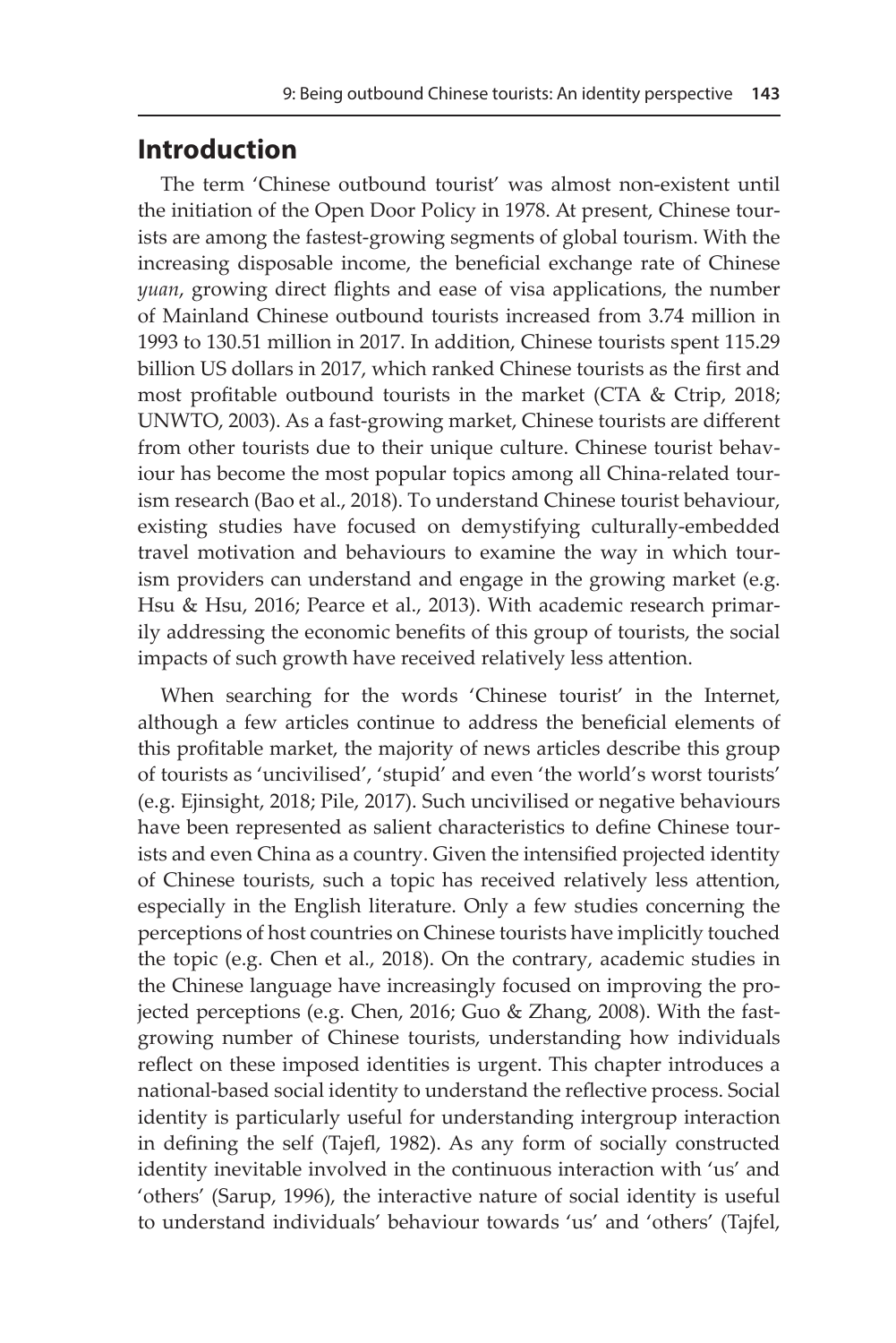1979). Without such an understanding, the interaction between tourists and host communities remains incomplete.

Drawing on the social identity, this chapter employs a constructivism–interpretivism research paradigm to highlight the interactive nature of identity formation (Jennings, 2005). Data used in this chapter came from multiple resources, including semi-structured in-depth interviews, administrative documents and other literature, to provide an overview about the reflections of Chinese tourists on their projected negative image. Twenty frequent Chinese outbound tourists, comprising diverse professional backgrounds, geographic locations, annual incomes, genders and ages, were interviewed. On average, the semi-structured interviews took 45 minutes. All of the informants have had at least five outbound international travel experiences.

## **Identity and tourist behaviour**

Identity concept is strongly associated with unity, which establishes the limits of a subject and allows it to be distinguished from any other; identity, by its definition, identifies who we are as a group and who I am as an individual that belongs to that group (Schlesinger, 1987). The basic idea of any form of identity is that individuals have a fundamental need to belong to different social groups. Social identity as the emotional and evaluative consequences of belonging to groups links self-concept with group normative values (Tajfel, 1982). As a specific type of social identity, national-based social identity is conceptualised as a powerful means of locating individuals in the world through a prism of collective personality and its distinctive culture (Smith, 1991). Hence, nationality is traditionally used as a key indication to understand tourist behaviours and values (e.g. Chen et al., 2018; Hsu & Huang, 2016).

An often neglected aspect of identity construction is the idea of *otherness*. Sarup (1996) stated that identity is always related to what one is not – the other. To maintain a separate identity, one has to define oneself against the other. Other scholars extended the idea of otherness and argued that perception with others, and the response associated with such perception also plays a vital role in identity construction in a global context (Alexander et al., 2005). By taking the idea of otherness into consideration, identity is not just related to self-concept but an interactive term which involves negotiations between 'us' and different 'others'.

In fact, social identity theory aims to understand intergroup relation (Tajfel, 1982) and indicates that negotiations between intragroup (us) and intergroup (others) make identity unique. Brown (2000) agreed